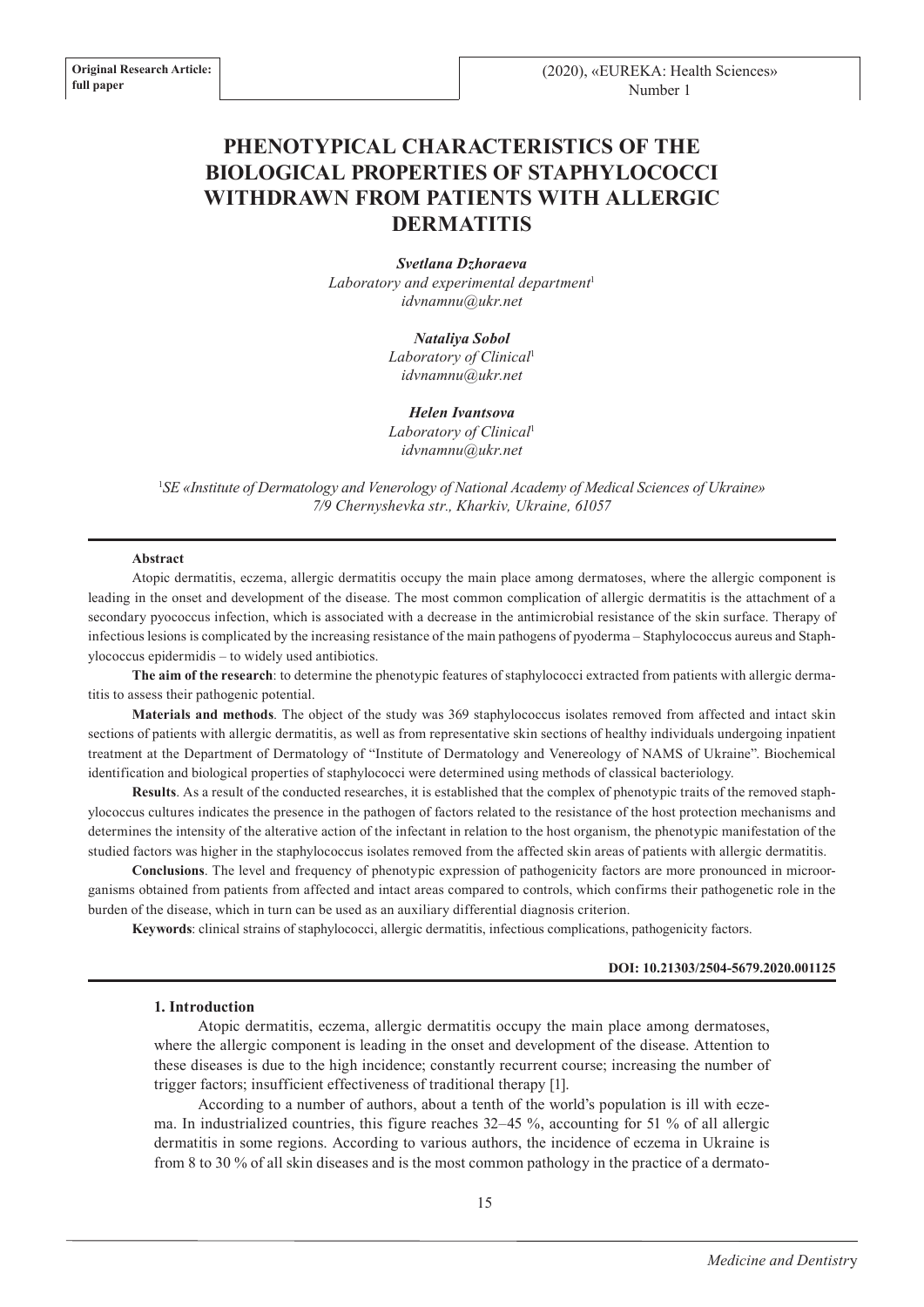venereologist [2]. According to the World Health Organization and national literature, the number of eczema patients has increased significantly in the last decade [1]. The eczema is characterized by the presence of acute inflammatory symptoms: intense itching of the skin, recurrent course, and increased sensitivity of patients to various exogenous and endogenous stimuli, tendency to spread and deepen the process. The most common complication of the eczematous process is the attachment of secondary urinary and fungal infections, which is associated with a decrease in antimicrobial resistance of the skin surface [3]. Treatment of infectious lesions is complicated by the increasing resistance of the main pathogens of pyoderma – *Staphylococcus aureus* and *Staphylococcus epidermidis*. Uncontrolled use of external antimicrobials, the sensitivity of which is lost, delays the process of rehabilitation of the infection and promotes the subsequent selection of resistant flora [4].

In atopic dermatitis (AD) also the course of the disease is often complicated by the adherence to a secondary infection. This feature reflects the anti-infective protection disorders inherent in patients with hypertension. In the case of *S. aureus* infection, the adverse effect of the microorganism is provided by T-lymphocyte-activating superantigens, stimulating the secretion of pro-inflammatory cytokines, and activating IgE antibody formation, which leads to the degranulation of caudal cells and the release of biologically active substances. In general, in addition to the classical scheme of appearance of IgE in the case of IgE-mediated AD, there is another mechanism of stimulation of its formation. This mechanism is associated with the action of superantigens, high molecular weight proteins, which include some antigens of bacterial or viral origin [5, 6]. Some studies have shown that in patients with AD whose skin was colonized with *S. aureus* containing the superantigen genes, the mean score on the AD severity scale – SCORAD – was significantly higher than in patients whose skin was colonized with *S. aureus* isolates without superantigen genes [7].

Taking into account the above data on the negative effect of *S. aureus* on the course of blood pressure, it should be noted that although it is not a commensal skin, but it is known that the place of its vegetation may be nasal passages, from which шт 20 % of the population the microorganism is extracted, and its translocation to the skin may occur [8, 9].

In addition, in recent years, a great deal of attention has been paid to the study of microbiocenosis and penetration of microorganisms into the skin in patients with chronic allergic skin diseases. The skin microbiota is considered as part of a meta-organism that includes a macro-organism and a set of all microorganisms - symbionts. This implies the existence of complex relationships between the microbiota and the human body, and, first, with its immune system, which not only regulates the interaction of the organism with the microbiota, but also itself formed under its influence [10, 11]. At the same time, when investigating the microbiome of the skin of patients with allergic dermatitis, saprophytic species are often removed: *S. epidermidis, S. haemolyticus, S. saprophyticus, S. capitis, S. warneri, S. hominis, S. simulans* and *S. cohnii* harmful effects on the human body, but these properties are inherent in these microorganisms provided vegetation on healthy skin. However, it is often not possible to draw a clear line between saprophytes and pathogens that inhabit healthy human skin. Normal microflora play an important role in protecting the body against pathogenic microorganisms, although it may itself be a contributor to infectious disease [12, 13]. However, it is known that pathogens of coagulase-negative staphylococci such as proteases, hemolysins, lipases, etc. provide storage of these microorganisms on the damaged skin [7, 13]. That is why the study of the biological properties of coagulase-negative staphylococci with a definition of their pathogenic potential is a necessary diagnostic measure for the rational treatment of infectious complications of allergic dermatitis.

**The aim of the research:** to determine the phenotypic features of staphylococci extracted from patients with allergic dermatitis to assess their pathogenic potential.

## **2. Materials and methods**

The object of the study were 369 isolates of staphylococci, removed from affected and intact areas of patients' skin for allergic dermatitis, as well as from representative areas of skin of healthy individuals undergoing inpatient treatment at the Department of Dermatology of "Institute of Dermatology and Venereology of NAMS of Ukraine" in 2017–2019 years. Biochemical identification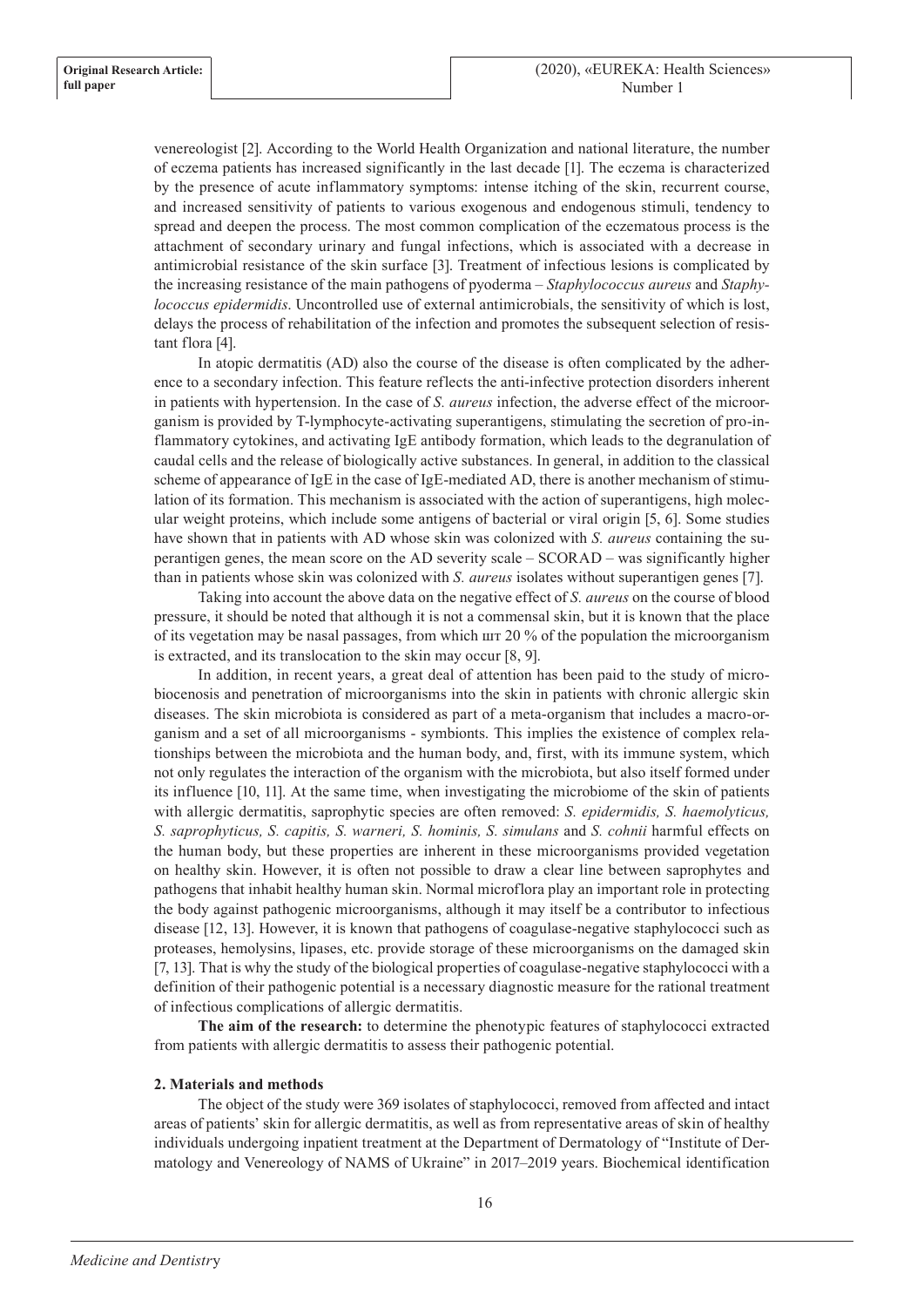and biological properties of staphylococci were determined using bacterioscopic and bacteriological methods of investigation [14–16].

Statistical processing of the results was performed using the software package for Microsoft Excel 2003. The arithmetic mean values for a series of data (M) and the error of averages (m) were calculated. The reliability of the data obtained was evaluated by pairwise comparison and determination of the confidence interval based on the Student's t-factor calculation (t). The differences were considered statistically significant at  $p<0.05$ . The degree of correlation was estimated using Pearson correlation analysis (R) to determine statistical significance (p). If the value of the correlation coefficient R per module is closer to 1, then it means that there is a strong connection, and if closer to  $0$  – the connection is weak or missing.

### **3. Results of the research**

As a result of the analysis of bacteriological studies, comparative data were obtained regarding the staphylococcal component of the skin microbiocenosis of 114 patients with allergic dermatitis and 20 practically healthy persons. From these groups, 386 strains of microorganisms (346 strains from patients and 40 strains from practically healthy persons) were isolated, which were assigned to 4 genera: *Staphylococcus, Streptococcus, Micrococcus and Corynebacterium spp.*, with predominance of varieties of staphylococci – 369 strains (95.6 %), which were removed both individually and in interspecies and intraspecific associations (predominantly).

In the beginning, the composition of the skin microbiota of patients with atopic dermatitis, eczema, and a group of practically healthy individuals was analyzed. In **Fig. 1, 2** presents the ratio of the most common types of staphylococci in the skin biotopes of patients with allergic dermatitis.



**Fig. 1.** Determination of the composition of staphylococcal component of the skin biotope of patients with AD and healthy individuals



**Fig. 2.** Determination of the composition of staphylococcal component of the skin biotope of eczema patients and healthy individuals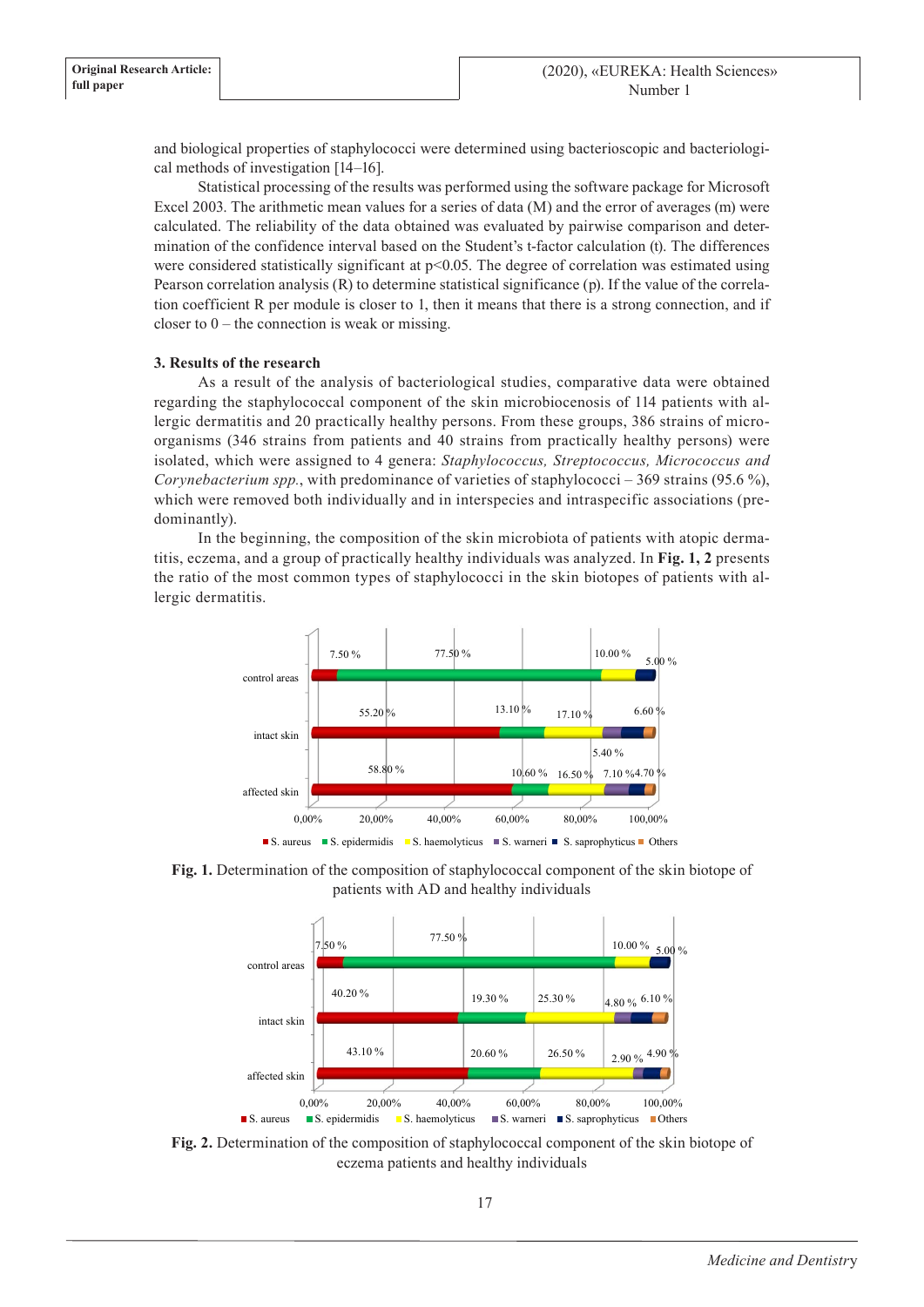In the next phase of the study, the obtained data from pathogenic staphylococcal cultures were analyzed to determine the enzymatic activity of staphylococcus cultures (**Table 1**).

#### **Table 1**

Enzymatic activity of laboratory strains of staphylococci extracted from patients with allergic dermatitis

| <b>Staphylococcus type</b> | <b>Presence of activity</b>      |                                  |                                  |                             |
|----------------------------|----------------------------------|----------------------------------|----------------------------------|-----------------------------|
|                            | haemolytic                       | lipolytic                        | proteolytic                      |                             |
|                            |                                  |                                  | <b>Fermentation of milk</b>      | <b>Gelatin fermentation</b> |
|                            | n, abs. $(M \pm m, \frac{9}{9})$ | n, abs. $(M \pm m, \frac{9}{9})$ | n, abs. $(M \pm m, \frac{9}{9})$ | n, abs. $(M \pm m, \%)$     |
| S. haemolyticus            | 75 $(100\%)$                     | 62 $(82.7\pm4.4\%)$              | 37 (49.3 $\pm$ 5.8 %)            | 18 $(24.0\pm4.9\%)$         |
| S. epidermidis             | 31 $(55.46.6 \pm \frac{9}{0})$   | 43 $(76.8 \pm 5.6 \%)$           | 41 $(73.2 \pm 5.9 \%)$           | 11 (19.6 $\pm$ 5.3 %)       |
| S. saprophyticus           | $9(47.411.5 \pm \frac{9}{0})$    | $7(36.8\%)$                      | $3(15.8\%)$                      | $1(5.2\%)$                  |
| S. warneri                 | $6(35.3\%)$                      | $8(47.1\%)$                      | $4(23.5\%)$                      | $2(11.8\%)$                 |
| Total                      | 121 $(72.5 \pm 3.5 \%)$          | 120 (71.9 $\pm$ 3.5 %)           | 85 $(50.9 \pm 3.9 \%)$           | 32 (19.2 $\pm$ 3.0 %)       |
| S. aureus                  | 170 $(100\%)$                    | 127 $(74.7\pm3.3\%)$             | 162 (95.3 $\pm$ 1.6 %)           | 21 $(12.3 \pm 2.5 \%)$      |

The next stage of the study was to investigate the antibiotic resistance of the extracted laboratory strains of *S. aureus* to antibacterial preparations of different chemical groups, as the most pathogenic representative of the genus, to identify such antibacterial agents that led to the most complete elimination of the pathogen. The obtained data are shown in **Fig. 3.**



**Fig. 3.** Resistance rates of *S. aureus* strains isolated from patients with allergic dermatitis

#### **4. Discussion**

Staphylococci – representatives of normal microflora of the skin, mucous membranes of the respiratory and digestive tract, but they can cause severe infectious complications in patients with allergic dermatitis. The phenomenon of competitive relationships between *S. aureus* and *S. epidermidis* is also described in the literature. Substances that produce *S. epidermidis* (autoinducers) are known to block the formation of toxins in many strains of *S. aureus*, whereas enzymes synthesized by *S. aureus* do not inhibit the proliferation of *S. epidermidis* [13, 17].

According to the research results, the bacterial flora in persons with allergic dermatitis was significantly different from the microflora of healthy people and had its own characteristics, due to the formation of new microbial associations, which changed the habitat and the relationship between the associates. The study of microbial constituents of biotopes showed the dominance of microorganisms of the genus *Staphylococcus* in the skin cells of both patients and healthy individ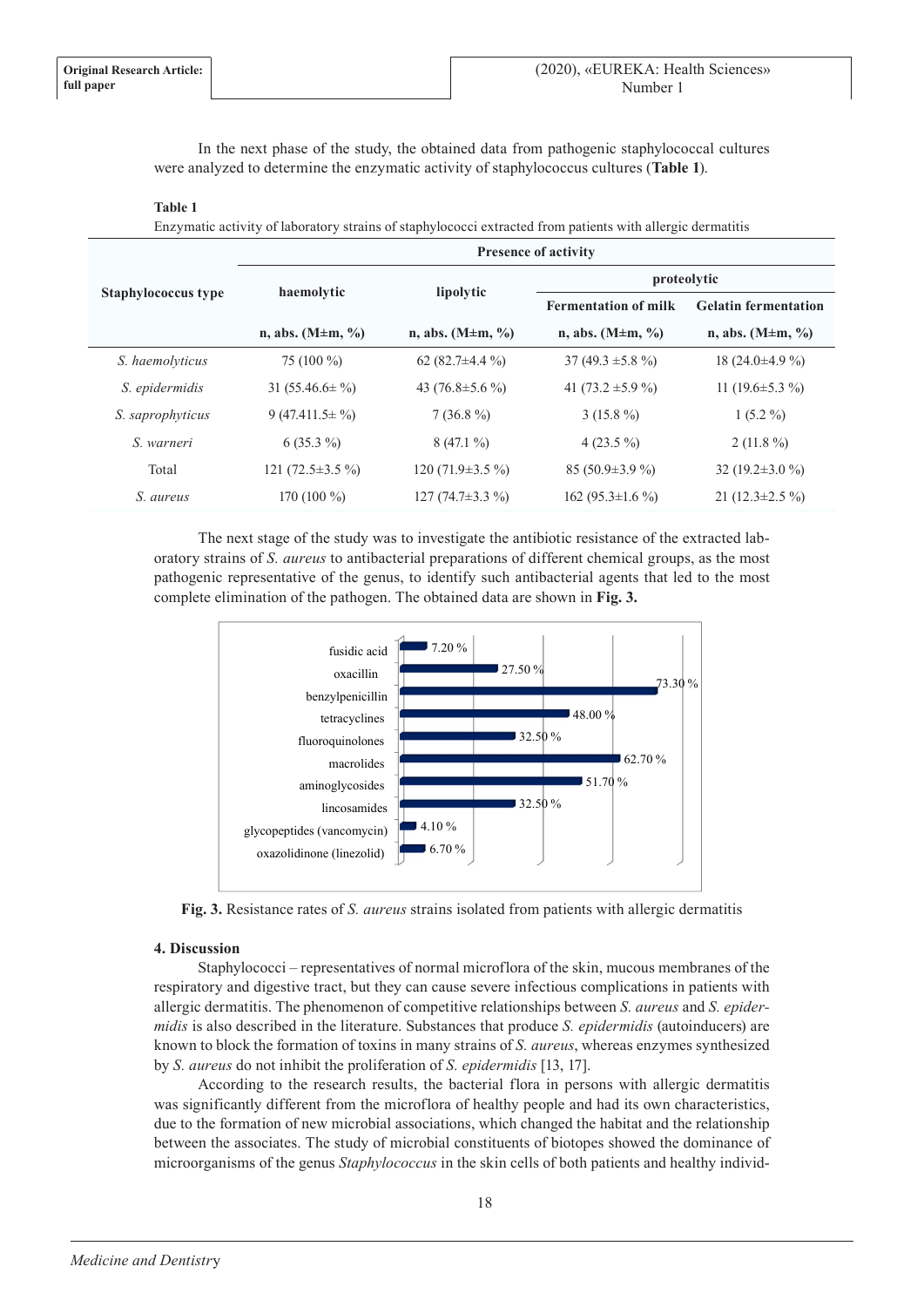uals. The difference was observed in the species composition of staphylococci and the degree of insemination of individual lesions. The appearance of non-resident staphylococcus species with higher pathogenic potential in affected and intact skin areas was a distinctive feature for most patients (**Fig. 1, 2**). As can be seen from **Fig. 1**, lesions of *S. aureus* strains (58.8 %) were observed in the lesions of the affected skin with a gradual decrease in the areas of intact skin and skin of healthy individuals (55.2 % and 7.5 %, respectively). The number of *S. epidermidis* strains found was inversely related to *S. aureus* strains (10.6 %, 13.1 %, and 77.5 %, respectively). No correlation relationships were found for *S. haemolyticus* strains depending on the extraction site.

As can be seen from **Fig. 2**, the prevalence of *S. aureus* strains (43.1 %) was observed in the lesions of the affected skin of eczema patients with a gradual decrease in the areas of intact and healthy skin (40.2 % and 7.5 %, respectively). The number of found *S. epidermidis* strains was inversely related to *S. aureus* strains (20.6 %, 19.3 %, and 77.5 %, respectively). The density of colonization in the centers of damaged skin of patients with allergic dermatitis averaged 10<sup>7</sup>–10<sup>8</sup> CFU/ml, in intact areas and skin of healthy individuals – 10<sup>3</sup>–10<sup>5</sup> CFU/ml.

The study of the biological properties of staphylococci showed that all isolates had typical morphology (gram-positive cocci) and biochemistry, in the catalase test – catalase-positive, all the extracted *S. aureus* strains had coagulase activity.

Haemolytic activity (β-type) was possessed by  $72.5\pm3.5$  % of coagulase-negative staphylococci, of which 55.4±6.6 % of *S. epidermidis* cultures (**Table 1**). Lipolytic activity was found in 71.9±3.5 % of coagulase-negative staphylococci, more frequently in *S. haemolyticus* (82.7±4.4 %) and *S. epidermidis* (76.8±5.6 %). When determining this trait in *S. aureus* cultures, it was found that 74.7±3.3 % of the strains were positive in this test. It is important to note that lipolytic activity was more commonly observed in strains of *staphylococci* extracted from affected lesions of patients with allergic dermatitis than from intact or control areas.

Staphylococci with proteolytic activity are more aggressive and, in the body, cause toxic tissue damage [11]. In the study of proteolytic activity, it was noted that about half of the coagulase-negative staphylococcus cultures fermented milk more often (50.9±3.9 %), with *S. epidermidis* strains making up 73.2 $\pm$ 5.9 % and less frequently diluting gelatine (19.2 $\pm$ 3.0 %), regardless of the locus of crop selection. A similar trend was observed among laboratory isolates of *S. aureus*: most cultures fermented milk (95.3 $\pm$ 1.6 %) and infrequently diluted gelatine (12.3 $\pm$ 2.5 %).

A direct statistically significant relationship was established in *S. haemolyticus* and *S. aureus* between haemolytic activity and lipolytic activity  $(R=0.99, p=0.0001$  and  $R=0.9, p=0.0001$ , respectively), and between haemolytic activity and fermentation of milk of designated varieties of staphylococci –  $R=0.95$ , p=0 and  $R=0.99$ , p=0.0001, respectively. For *S. epidermidis* cultures, these values were slightly lower – between haemolytic activity and lipolytic activity (R=0.46, p=0.01) and between hemolytic and fermentation of milk –  $R=0.49$ ,  $p=0.04$ . The obtained data indicate the importance of individual pathogens of these microorganisms both in the development and maintenance of the inflammatory process of infectious genesis, and of the combined influence of these factors at a certain stage of the infectious process.

In determining the resistance of *S. aureus* to antibacterial preparations of different chemical groups (**Fig. 3**), the detection of 73.3 % of penicillin-resistant strains draws attention, with 27.5 % of them being so-called MRSA strains, which makes it impossible prescribing to the patient any β-lactam antibiotics. Isolated strains showed moderate sensitivity to aminoglycosides, lincosamides and tetracyclines – ranging from 49 % to 52 %, and quite low to macrolides – up to 37.3 %. Also noteworthy is the appearance in the structure of antibiotic resistance of vancomycin-resistant strains – 4.1 %, which indicates an increase in the aggressive potential of the pathogens obtained. The sensitivity of the extracted pathogens was highest for the preparations of fusidic acid, oxazolidinone and fluoroquinolones – 92.8 %, 93.3 % and 67.5 % of the strains, respectively. It is known that the use of one class of antibiotics may increase the risk of developing resistance to another class, so at the next stage of the study, a comprehensive assessment of the resistance of the extracted strains of *S. aureus* was made, taking into account the prevalence of polyresistant strains. Based on the monitoring, 54 % of MDR strains and 4 % of XDR strains were detected. Significant is the complete absence of PDR strains, i.e. microorganisms resistant to all classes of known antibiotics.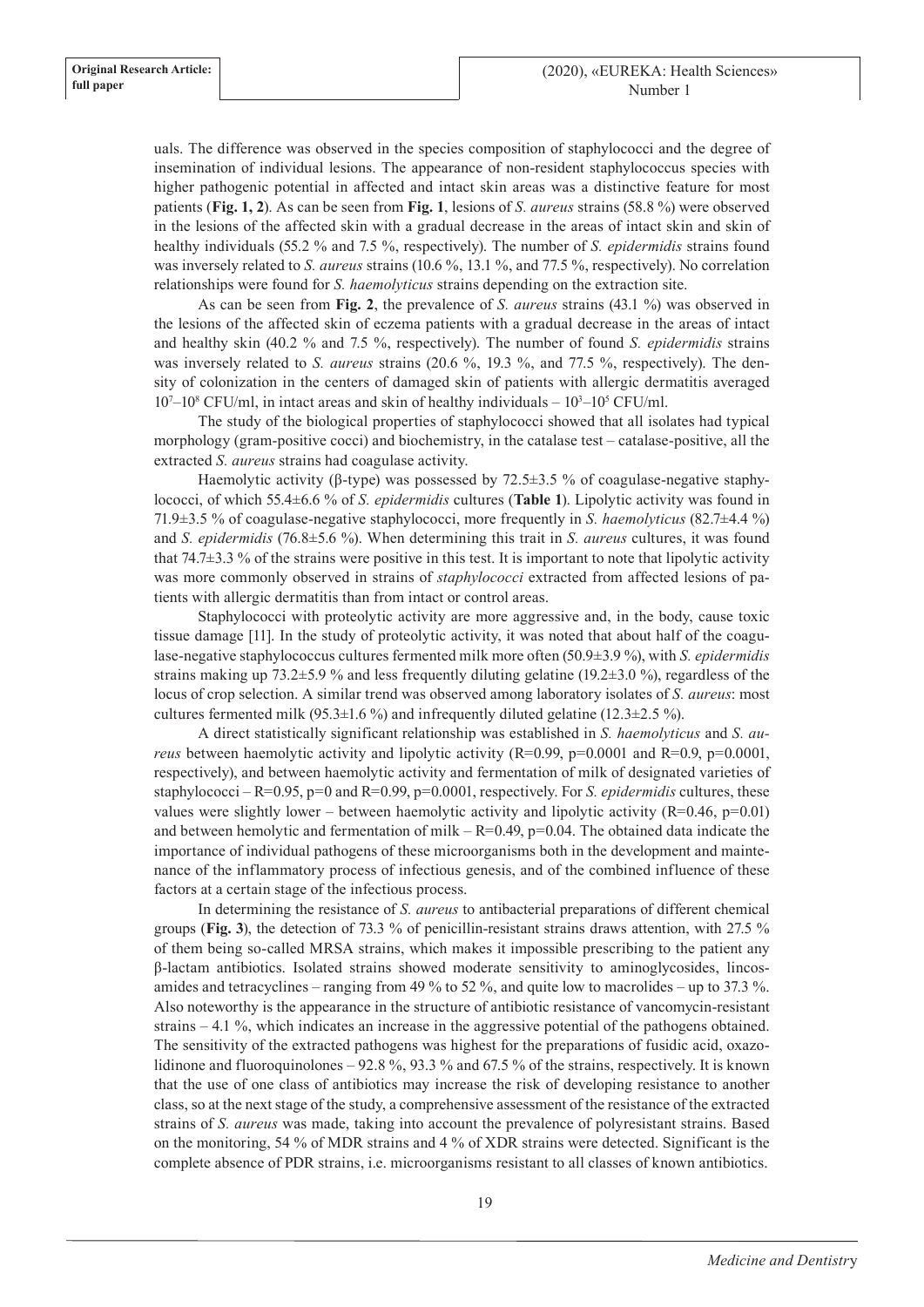**Study limitations.** The study included adult patients with allergic dermatitis diagnosed with atopic dermatitis (L 20.0) and eczema (L 30.0 – other dermatitis) according to the International Classification of Diseases 10.

**Prospects for further research.** Further studies include the study of correlations between phenotypic and genotypic traits of extracted pathogen isolates in order to develop algorithms for predicting the severity of marked allergic dermatitis.

## **5. Conclusions**

Thus, the complex of phenotypic features of the removed staphylococcus cultures indicates the presence in the pathogen of factors associated with the resistance of host protection mechanisms, on the one hand, and high pathogenic potential, on the other, which promotes active colonization of both affected and intact areas of the skin, which provides the conditions for long-term persistence and determines the intensity of the alterative action of the infectious agent against the host organism.

The level and frequency of phenotypic expression of pathogenicity factors are more pronounced in microorganisms obtained from patients from affected and intact areas compared to controls, which confirms their pathogenetic role in the burden of the disease, which in turn can be used as an auxiliary differential diagnosis criterion.

#### **Conflict of interests**

There is no conflict of interest.

#### **References**

- [1] Kantor, R., Thyssen, J. P., Paller, A. S., Silverberg, J. I. (2016). Atopic dermatitis, atopic eczema, or eczema? A systematic review, meta-analysis, and recommendation for uniform use of "atopic dermatitis." Allergy, 71 (10), 1480–1485. doi: http:// doi.org/10.1111/all.12982
- [2] Kutasevich, Ya. F., Ishcheykin, K. E., Zuban, I. V., Mangusheva, V. Y. (2018). Diferentchiyvanyi pidhid do diagnostiki ta zovnishnoi terapii ekzemy. Dermatologiya ta venerologiya, 1, 50–55.
- [3] Potekaev, N. S. (2006). Ekzema: aspekty istorii I sovremennoe predstavlenie. Klinicheskaya dermatologiya i venerologiya, 4, 102–107.
- [4] Dzoraeva, S. K., Kutasevich, Ya. F., Oliynyk, I. O., Goncharenko, V. V. et. al. (2013). Vuvchennya faktoriv patogennosti staphylokokovoi mikroflory shkiry u khvorykh na poshireni dermatozy. Dermatologiya ta venerologiya, 1 (59), 20–25.
- [5] Belkaid, Y., Segre, J. A. (2014). Dialogue between skin microbiota and immunity. Science, 346 (6212), 954–959. doi: http://doi. org/10.1126/science.1260144
- [6] Rojo, A., Aguinaga, A., Monecke, S., Yuste, J. R., Gastaminza, G., España, A. (2013). Staphylococcus aureus genomic pattern and atopic dermatitis: may factors other than superantigens be involved? European Journal of Clinical Microbiology & Infectious Diseases, 33 (4), 651–658. doi: http://doi.org/10.1007/s10096-013-2000-z
- [7] Nada, H. A., Gomaa, N. I. M., Elakhras, A., Wasfy, R., Baker, R. A. (2012). Skin colonization by superantigen-producing Staphylococcus aureus in Egyptian patients with atopic dermatitis and its relation to disease severity and serum interleukin-4 level. International Journal of Infectious Diseases, 16 (1), e29–e33. doi: http://doi.org/10.1016/j.ijid.2011.09.014
- [8] Oh, J., Byrd, A. L., Deming, C., Conlan, S., Kong, H. H., Segre, J. A. (2014). Biogeography and individuality shape function in the human skin metagenome. Nature, 514 (7520), 59–64. doi: http://doi.org/10.1038/nature13786
- [9] Sergeev, A. U., Burtcheva, G. N., Sergeev, V. U. (2014). Staphylokokovaya kolonizatchiya kozhi, antibiotikorezistentnost i protivomicrobnaya terapiya pri rasprostranennyh dermatozah. Immunopatologiya, allergologiya, infectologiya, 4, 32–45.
- [10] Kutasevych, Ya., Dzhoraeva, S., Shcherbakova, Yu., Bondarenko, G., Sobol, N. (2019). Studying the pathogenic properties of the skin's autoflora in patients diagnosed with atopic dermatitis. Georgian Med News, 7-8 (292-293), 113–117.
- [11] Grice, E. A., Kong, H. H., Renaud, G., Young, A. C., Bouffard, G. G. et. al. (2008). A diversity profile of the human skin microbiota. Genome Research, 18 (7), 1043–1050. doi: http://doi.org/10.1101/gr.075549.107
- [12] Murzina, E. A. (2009). Optimizatchiya patogeneticheskoi terapii pri atopicheskom dermatite, Ukrainskii zhurnal dermatologii, venerologii, kosmetologii, 2 (33), 16–19.
- [13] Granichnaya, N. V., Zaytcheva, E. A., Bondar, V. U. (2017). Fenotipicheskaya kharakteristika biologicheskich svoystv koagulazonegativnykh staphilokokov, vudelennykh v kardiokhirurgicheskom stachionare. Almanakh klinicheskoy meditchiny, 45 (2), 127–132.